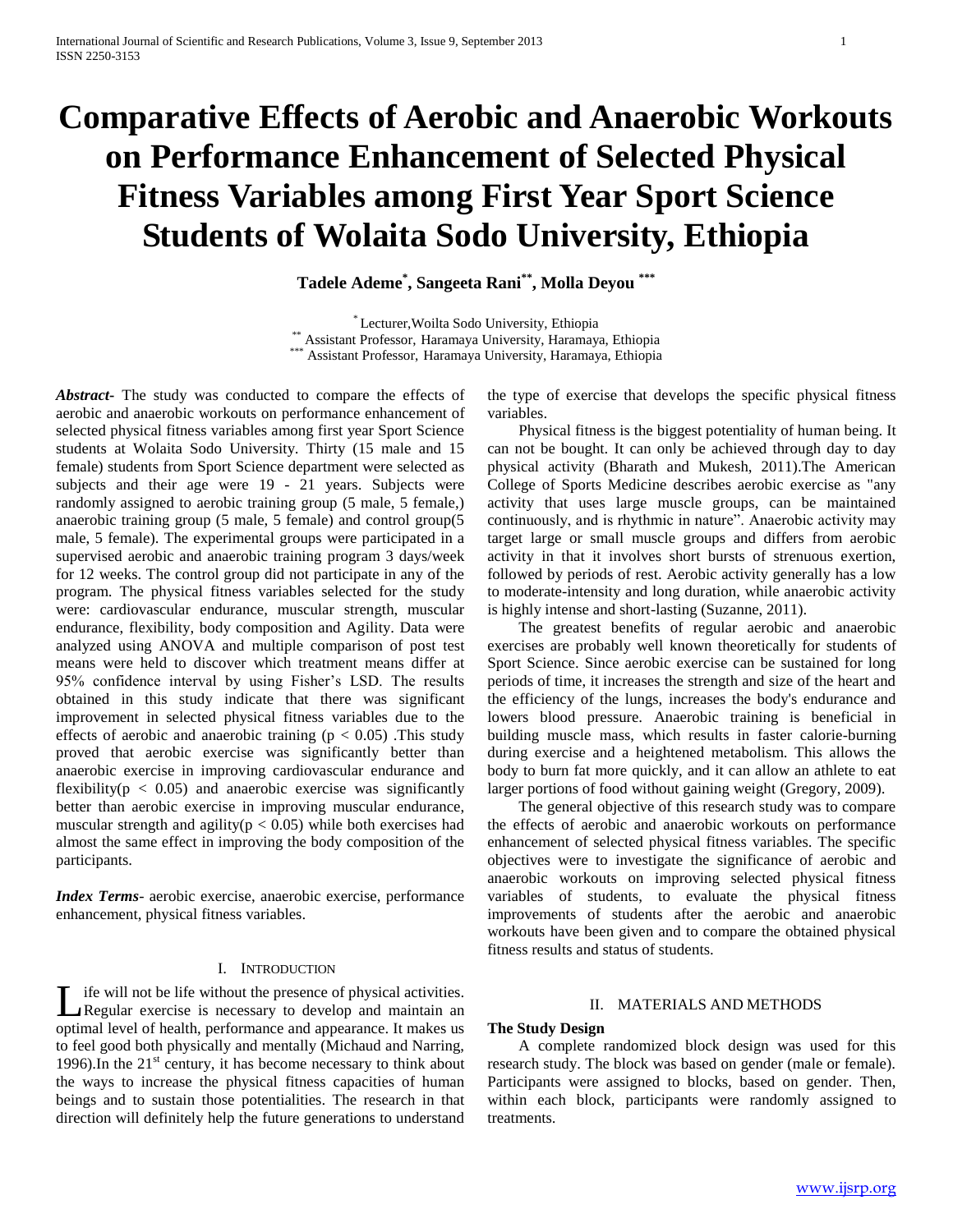## **Sampling Size and Sampling Techniques**

 Simple random sampling technique was used to identify the groups and for treatment allotment. The experimental groups were divided in to two i.e. aerobic and anaerobic. Thus, totally there were three groups. The three groups contain 10 (5 male and 5 female) students for aerobic group, 10 (5 male and 5 female) students for anaerobic and 10 (5 male and 5 female) students for control group.

## **Methods of Data Analysis**

 The data collected through fitness tests were analyzed interpreted and tabulated in to a meaningful idea using manually and software in order to compare the selected physical fitness variable changes observed in all three group participants. To test the statistical significance of the treatments, the data was analyzed through SAS version 8.12 and analysis of variance (ANOVA) was computed. Further; multiple comparison analysis on post test mean was done with Fisher's LSD at the 0.05 levels of significance.

 The training program lasted for about 12 weeks. Participants were trained three times a week. It was done twice a week in the gymnasium and once a week outdoor (in the field). The sessions were taken in two different groups as aerobic and anaerobic group. Each aerobic exercise session involves a 10 minute warming up period, followed by at least 20-30 minutes of moderate intensity exercise involving the large muscle groups for the first 6 weeks and gradually increased up to 40 minutes for the next 6 weeks. In anaerobic group participants were engaged in stations of 5-8 exercise. For anaerobic group the participants were trained in a 1:1 work/rest ratio for a few weeks and progress to a 2:1 work/ rest ratio for about 30-40 minutes. Ten minutes time was given for warming up and 5 minutes for cool down exercise. No program was given to control group; they were continuing with their own daily routine.

# III. RESULTS AND DISCUSSIONS

#### **Training Schedule**

**Table 1: Pre, post and mean difference values for cardiovascular endurance of the participants**

| Test      | Aerobic group | Anaerobic group | Control group | F value | $CV\%$ | LSD. |
|-----------|---------------|-----------------|---------------|---------|--------|------|
| <b>PT</b> | 76.80         | 77.70           | 75.40         |         | 11.18  | 7.87 |
| POT       | 12.60         | 91.90           | 79.40         | 71.83*  | 5.61   | 575  |
| MD        | 35.80         | l4.2            |               |         |        |      |

PT= pre training, POT= post training, MD= mean difference, CV=coefficient of variance LSD=least significant difference, \* Significant

 As indicated in Table 1, the pre test mean showed that at initial stage there was no significant difference between the groups. The multiple comparisons on post test data proved that due to 12 weeks treatment the significant difference existed in between the groups. The post test mean difference value was 20.7 between aerobic and anaerobic group, 33.2 in aerobic and control group and 12.5 in between anaerobic and control group. This indicates that there was significant difference between aerobic and anaerobic group, aerobic and control group and anaerobic and control group. In this study the cardiovascular endurance of participants were improved due to 12 weeks aerobic and anaerobic training programs and aerobic group was found to be significantly better than anaerobic groups in improving the cardiovascular endurance of the participants. The graphical representation of mean values of cardiovascular endurance of the participants has been exhibited in figure 1



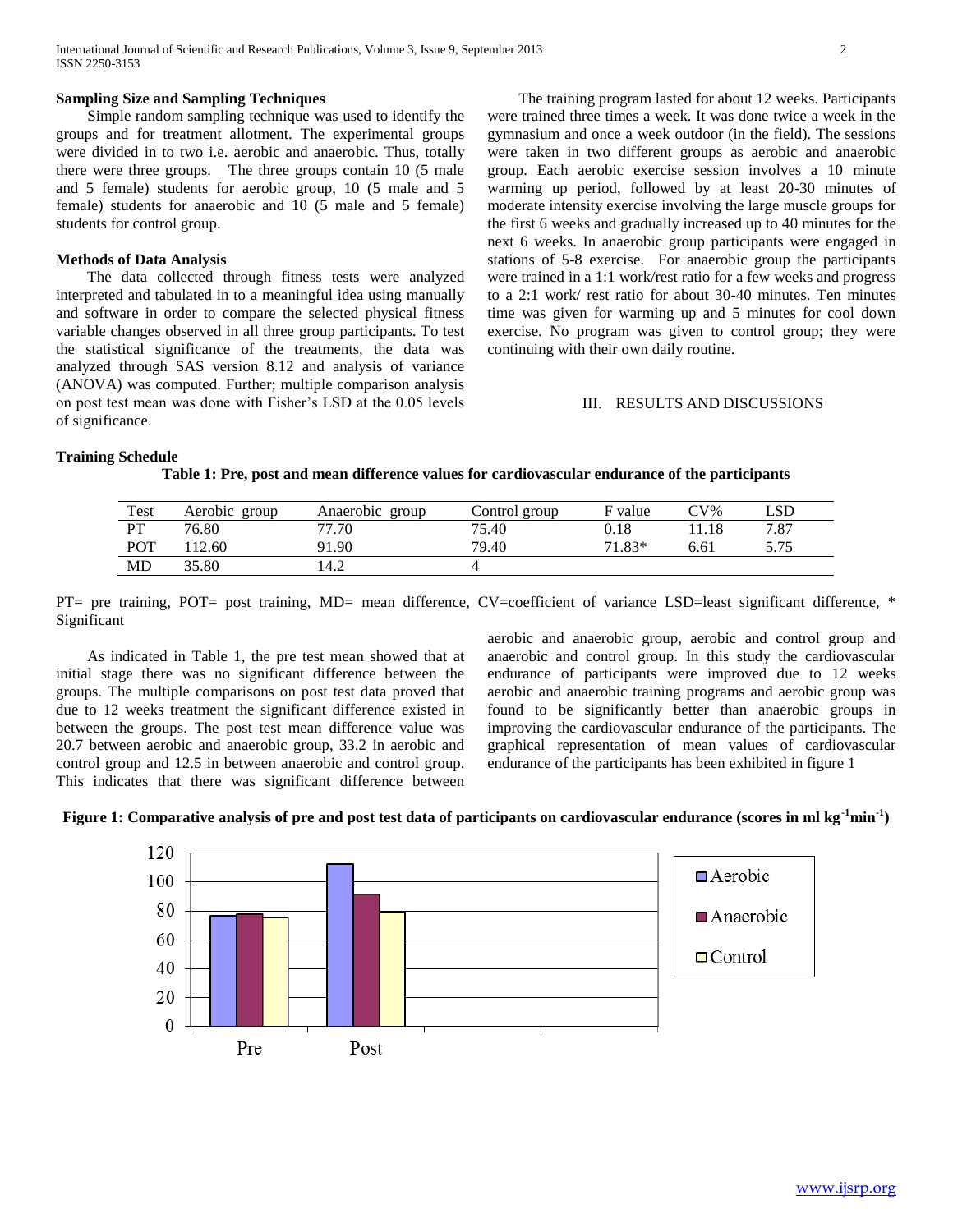| Test      | Aerobic group | Anaerobic group | Control group | F value | $CV\%$ | _SD  |
|-----------|---------------|-----------------|---------------|---------|--------|------|
| <b>PT</b> | 27.10         | 26.90           | 26.80         | 0.02    | 12.33  | 3.05 |
| POT       |               | 35.30           | 28.20         | $5.70*$ | 14.99  | 4.34 |
| MD        |               | 8.4             |               |         |        |      |

**Table 2: Pre, post and mean difference values for muscular strength of the participants**

PT= pre training, POT= post training, MD= mean difference, CV=coefficient of variance LSD=least significant difference, \* Significant

 Table 2 showed that the mean difference between pre and post test was 4, 8.4 and 1.4 for aerobic, anaerobic and control groups respectively. The mean difference value of post test means was 4.2 between anaerobic and aerobic group, 2.9 aerobic and control group and 7.1 anaerobic and control group. The multiple comparison analysis proved that there was no significant difference between aerobic and anaerobic and aerobic and control group as the mean difference value between the groups was less than the LSD value of the group (4.34). In this study, the

participant's muscular strength significantly improved because of anaerobic and aerobic exercises which enabled the subjects to perform significantly better in pushups than that of the control group counterparts. Even though both exercises show significant improvements on the muscular strength of the participants the post test mean difference was higher in anaerobic group than that of aerobic group. The graphical representation of mean values of muscular strength of the participants has been exhibited in figure 2

**Figure 2: Comparative analysis of pre and post test data of participants on muscular strength (scores in number)**



**Table 3: Pre, post and mean difference values for muscular endurance of the participants**

| Test      | Aerobic group | Anaerobic group | Control group | F value | $CV\%$ | LSD  |
|-----------|---------------|-----------------|---------------|---------|--------|------|
| <b>PT</b> | 25.30         | 25.60           | 25.70         | 0.03    | 14.38  | 3.37 |
| POT       | 27.60         | 34.50           | 26.60         | 13.80*  | 12.38  | 3.36 |
| MD        | າ 2<br>ر      | 8.9             | 0.9           |         |        |      |

PT= pre training, POT= post training, MD= mean difference, CV=coefficient of variance LSD=least significant difference, \* Significant

 As indicated in Table 4, the pre test mean was almost the same for all groups. This showed that in their initial level the groups were almost the same in their physical fitness performance. The multiple comparisons showed that there was significant difference between the post test means of the groups. The post test mean difference of anaerobic and aerobic group was 6.9 and anaerobic and control group was 7.9. There was no

significant difference between aerobic and control group as the mean difference 1 was less than that of the LSD value of 3.36 at 5% level. Therefore, anaerobic exercise was recommended for those who want to develop their muscular endurance. The graphical representation of mean values of muscular endurance of the participants has been exhibited in figure 3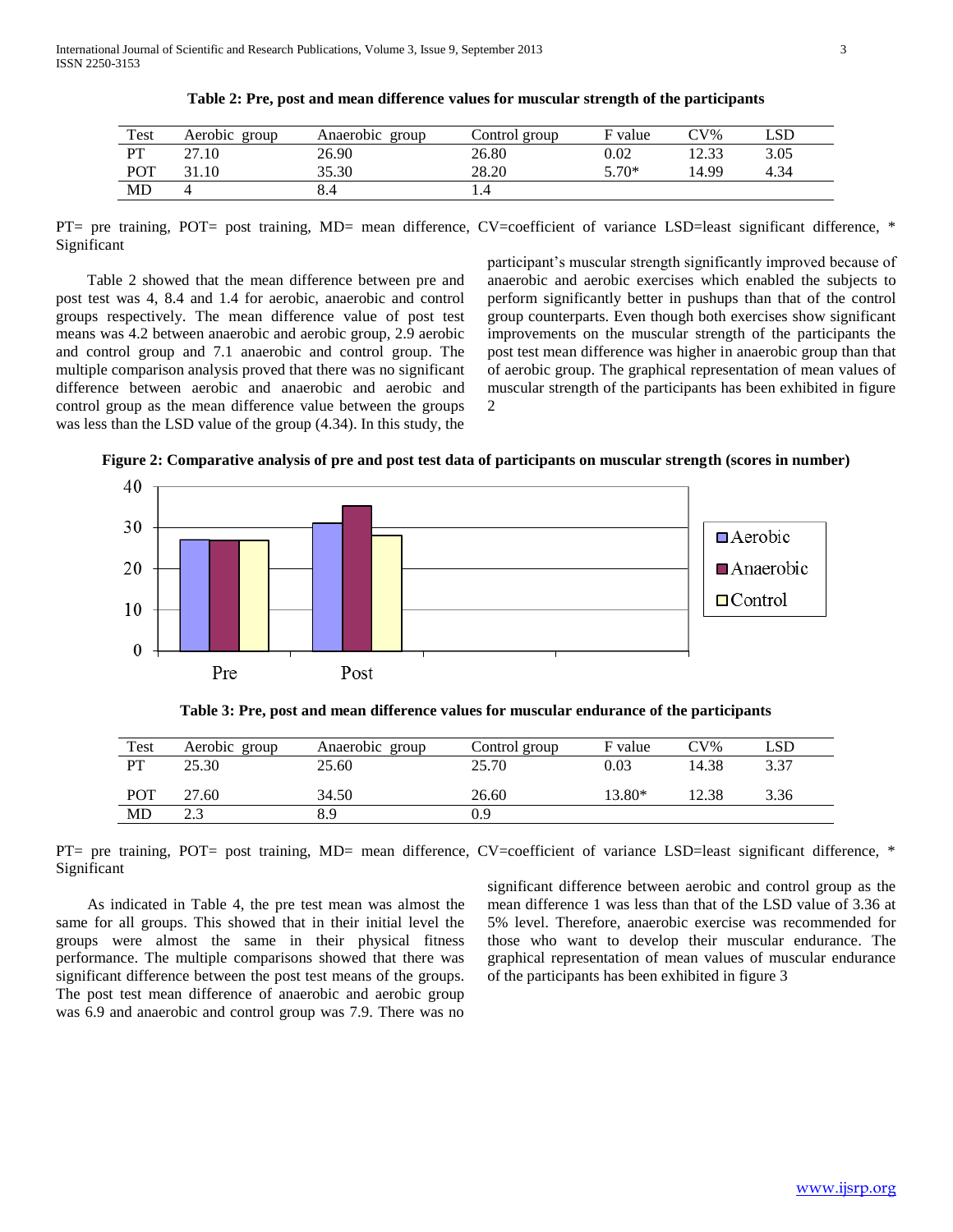

# **Figure 3: Comparative analysis of pre and post test data of participants on muscular endurance (scores in number)**



| Test | Aerobic group | Anaerobic<br>group | Control group | F value | $CV\%$ | _SD  |
|------|---------------|--------------------|---------------|---------|--------|------|
| PT   | 20.74         | 20.89              | 19.38         | 0.34    | 22.32  | 4.17 |
| POT  | 25.33         | 22.45              | 19.35         | $4.27*$ | 20.46  | 4.20 |
| MD   | 4.59          | 1.56               | $-0.03$       |         |        |      |

PT= pre training, POT= post training, MD= mean difference, CV=coefficient of variance LSD=least significant difference, \* Significant

 The data Table 5 showed that the pre test mean scores of flexibility in aerobic group was 20.74, anaerobic group 20.89 and control group 19.38. The post test means of aerobic (25.33) and anaerobic groups (22.45) showed improvements over the pre test scores. The post test mean difference was recorded as 2.88, 5.98 and 3.1 between aerobic and anaerobic, aerobic and control and anaerobic and control group. The multiple comparisons showed that there was significant difference between the post test means

of aerobic and control group. But no significant difference was observed between aerobic and anaerobic as well as anaerobic and control group. Thus, aerobic exercise was more effective in enhancing the flexibility of the participants than that of anaerobic exercise. The graphical representation of mean values of flexibility of the participants has been exhibited in figure 4



**Figure 4: Comparative analysis of pre and post test data of participants on flexibility (scores in centimeter)**

**Table 5: Pre, post and mean difference values for body composition of the participants**

| Test      | Aerobic group | Anaerobic group | Control group | F value | $CV\%$ | LSD |
|-----------|---------------|-----------------|---------------|---------|--------|-----|
| <b>DT</b> | 20.52         | 21.11           | 20.33         | 0.43    | 9.58   | .82 |
|           |               |                 |               |         |        |     |
| POT       | 19.83         | 20.26           | 20.23         | 0.17    | 9.01   | .66 |
| MD        | $-0.69$       | $-0.85$         | $-0.1$        |         |        |     |

PT= pre training, POT= post training, MD= mean difference, CV=coefficient of variance LSD=least significant difference, \* Significant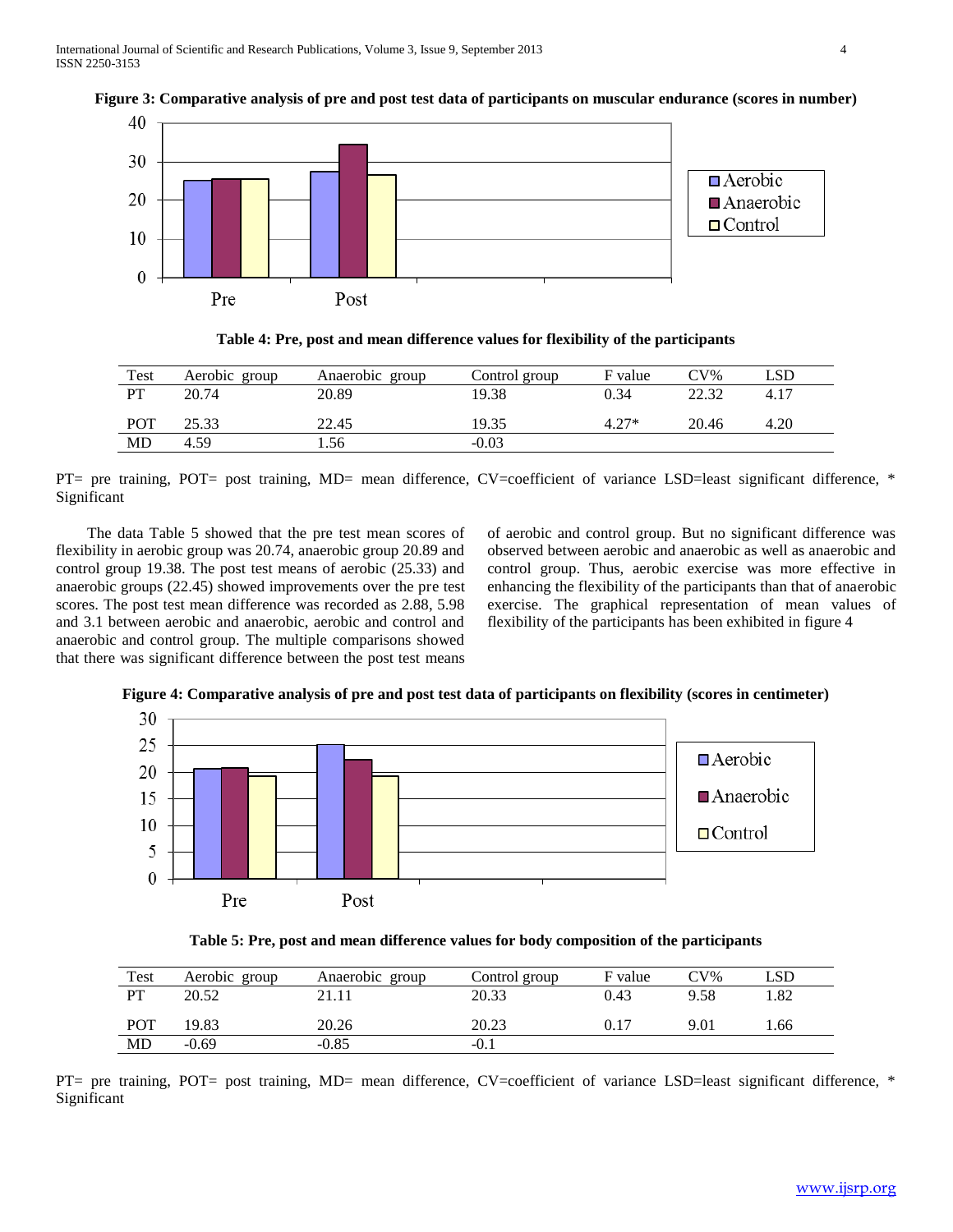Table 6 indicate that the difference among pre and post test mean of aerobic group (-0.69), anaerobic group (-0.85) and control group was (-0.1). The mean difference showed a slight reduction over the pre test due to training program. The post test mean difference value was 0.43 between aerobic and anaerobic group, 0.4 aerobic and control group and 0.03 anaerobic and control group. The multiple comparisons proved that no

significant difference existed between the post test means of all groups since all mean difference values was less than the LSD value of the groups (1.66) at 0.05% level. The improvements in this study were not significant. The graphical representation of mean values of body composition of the participants has been exhibited in figure 5





**Table 6: Pre, post and mean difference values for agility of the participants**

| Test       | Aerobic group | Anaerobic group | Control group | F value | $CV\%$ | LSD |
|------------|---------------|-----------------|---------------|---------|--------|-----|
| PT         | 22.49         | 22.06           | 22.14         | 0.25    | 6.46   | .32 |
| <b>POT</b> | 19.99         | 18.21           | 21.11         | 172     | 6.83   | .24 |
| MD         | $-2.5$        | $-3.85$         | $-1.03$       |         |        |     |
|            |               |                 |               |         |        |     |

PT= pre training, POT= post training, MD= mean difference, CV=coefficient of variance LSD=least significant difference, \* Significant

 As indicated in Table 7, the pre test mean was almost the same. The post test mean for aerobic group was 19.99, anaerobic group 18.21, and control group mean was 21.11. The mean difference was -3.85 for anaerobic group, -2.5 for aerobic group and -1.03 for control group. The post test mean difference between aerobic and anaerobic group was 1.78, aerobic and control group 1.12 while it was 2.9 for anaerobic and control group. The multiple comparisons showed that there was significant difference between the post test means of aerobic and

anaerobic and anaerobic and control groups. But there was no significance difference between aerobic and control groups as the mean difference 1.12 was less than the LSD value of 1.24 at 5%. Thus, it was proved that aerobic and anaerobic group improved agility of the participants compared to control group and anaerobic group was better than aerobic group in improving agility of the participants. The graphical representation of mean values of agility of the participants has been exhibited in figure 6